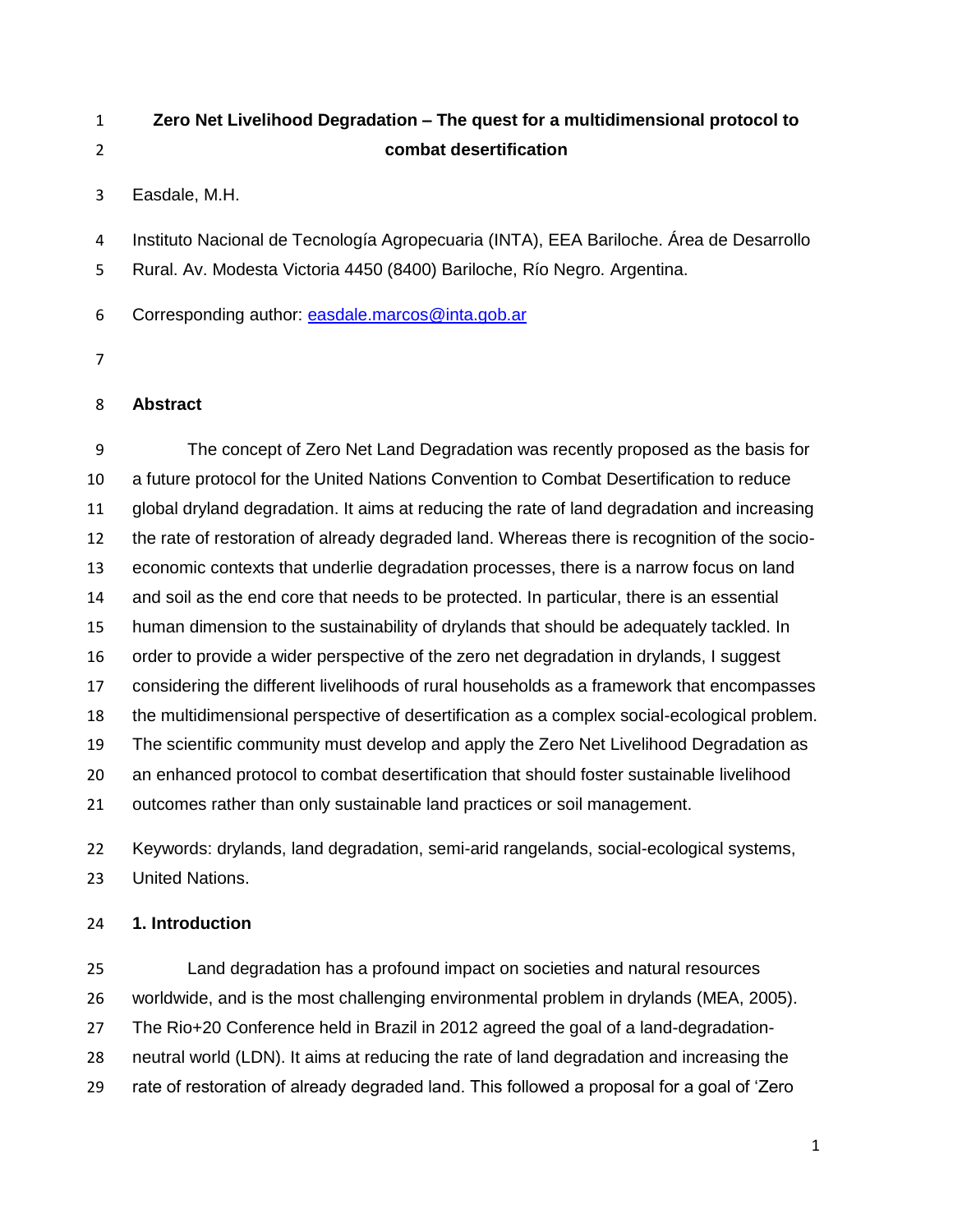Net Land Degradation' (ZNLD) made by the United Nations Convention to Combat 2 Desertification secretariat (UNCCD, 2012). Then, the Conference of the Parties of the UNCCD established an intergovernmental working group to examine all the available options to achieving LDN in drylands (Grainger, 2015). Notwithstanding the institutional processes of the UNCCD needed to formally adopt this framework, the concept have already gained consensus as a proposal for a new global protocol to orient the implementation of policies to combat desertification in drylands (Stavi and Lal, 2015). The piecemeal political approach that has prevailed in international desertification legislation should be overcome by a more explicit focus on soil ecosystems and degradation processes (Stringer, 2008).

 As a goal to be achieved by 2030, the concept of ZNLD proposes that the extent of global degraded lands will decrease or at least, remain stable. For that end, the rate of global land degradation should not exceed that of land restoration, which should consider not only agricultural landscapes, but also natural and semi-natural lands that do not necessarily generate direct economic revenues (Stavi and Lal, 2015). Whereas there is recognition of the socio-economic contexts that underlie degradation processes, there is a narrow focus on land and soil as the end core that needs to be protected in drylands. Hence, the significance of sustainable land practices and soil management, and the need for coordination actions across scales to monitor and restore lands are emphasized (Salvati *et* al., 2013). The aim of this paper is to propose an enhanced perspective of the zero net degradation in drylands, by considering the different livelihoods of rural households, which I called the Zero Net Livelihood Degradation. This framework encompasses the multidimensional perspective of desertification as a complex social-ecological problem.

#### **2. Desertification as a complex social-ecological problem**

 One of the main academic consensus over the last decade is that desertification is a complex problem that needs to be tackled by the integration of social and ecological dynamics (e.g. Reynolds and Stafford Smith, 2002; MEA, 2005). Drylands are linked human-environmental or also called social-ecological systems, which means that we require rigorous approaches of complex, multivariable, nonlinear, cross-scale and changing systems (e.g. Reynolds *et* al., 2007). This integral perspective gave rise to many theoretical discussions and a concomitant development of conceptual frameworks aimed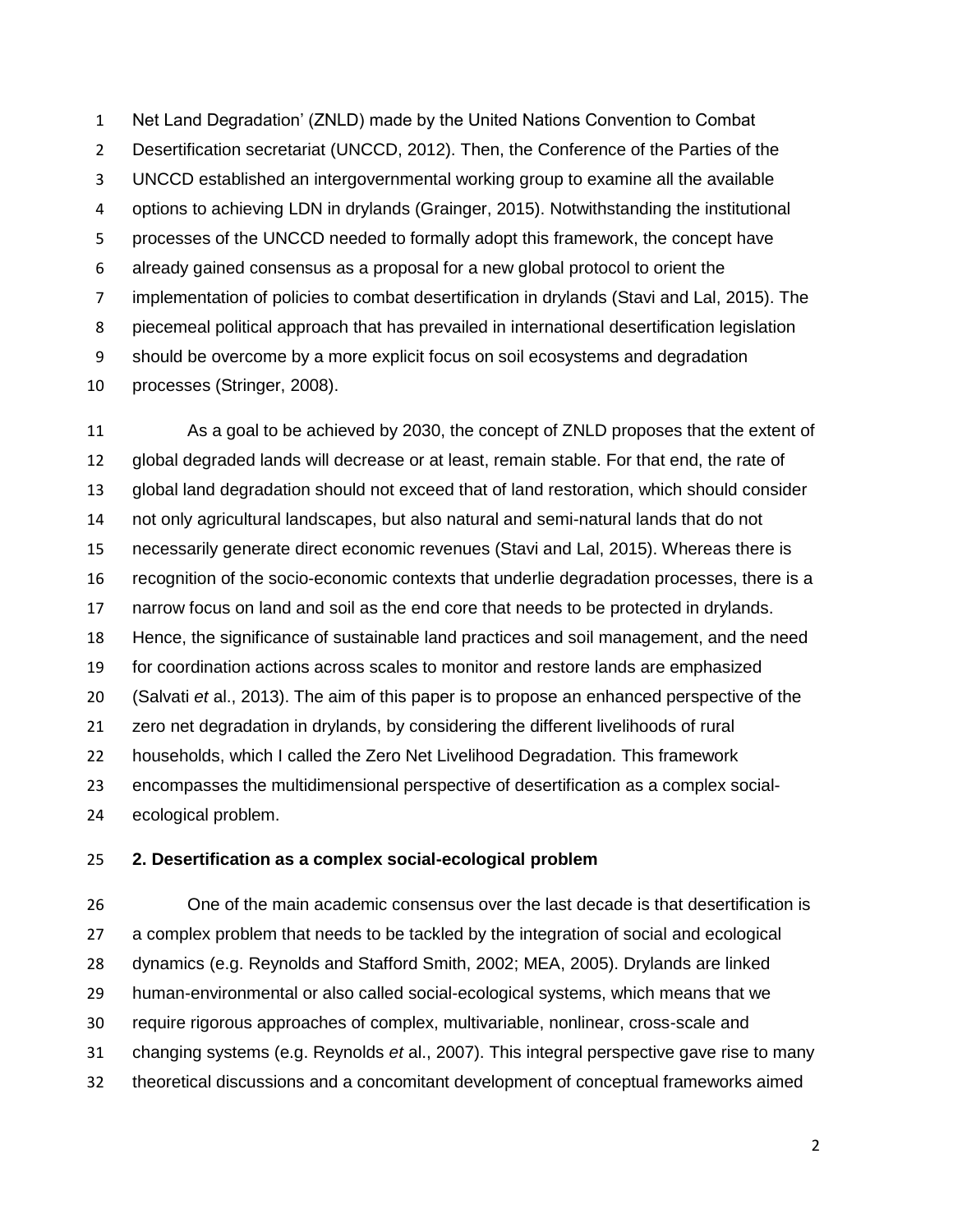at helping to orient research studies and decision making (e.g. Ostrom, 2007; Chapin *et* al., 2009).

 Notwithstanding this undoubted and promising scientific progress, the transition from discipline-based perspectives towards the emergence of more integral approaches (e.g. sustainability science Clark and Dickson, 2003) is a complex social process in itself and takes time. Desertification is not an exception and different theoretical and methodological issues are still under debate (e.g. Thomas, 1997; Verón *et* al., 2006; Vogt *et* al., 2011). Research contributions to biophysical degradation assessments (e.g. Cerdà and Lavee, 1999; Cerdà, 2002; Xie *et* al., 2015; Vieira *et* al., 2015) and monitoring of desertification processes (e.g. Wang *et* al., 2013; Bai *et* al., 2013; Xu and Zhang, 2014) dates back to the recent decades. However, socio-economic issues still have scant links with the core of biophysical science (Barbero-Sierra *et* al., 2015; Torres *et* al., 2015). A step towards an integrated framework to combat desertification was recently proposed in the 'Dryland Development Paradigm' to help understanding linked social-ecological systems in drylands. These regions are characterized by a unique set of features that should be taken into account to structure the analysis of change (Reynolds *et* al., 2007), and for the development of an integrated global monitoring and assessment (Reynolds *et* al., 2011). In particular, seven features were identified as causally linked in developing a desert syndrome (Stafford Smith, 2008). Lately, a co-evolutionary process between global political, social and economic drivers and local system changes in arid rangelands complemented the perspective on the desert syndrome (Easdale and Domptail, 2014). These concurrent frameworks demonstrate the recent efforts to better conceptualize desertification, from the perspective of a complex social-ecological process across scales.

### **3. Zero Net Land Degradation: Bases and challenges for a new protocol**

 The concept of ZNLD proposes that the extent of global degraded lands in arid, semi-arid and dry sub-humid areas will decrease or at least, remain stable for the next fifteen years. This approach is based on three key premises (Chasek *et* al., 2015): i) the goal to completely prevent further degradation is too ambitious and the focus should be rather on reducing its rate, ii) the global land that is already degraded has reached a warning spatial extent of almost 20% (MEA, 2005), and iii) the provision of ecosystem services (in particular biological productivity) from already degraded lands can be recovered or restored. For that end, there are a series of scientific and political challenges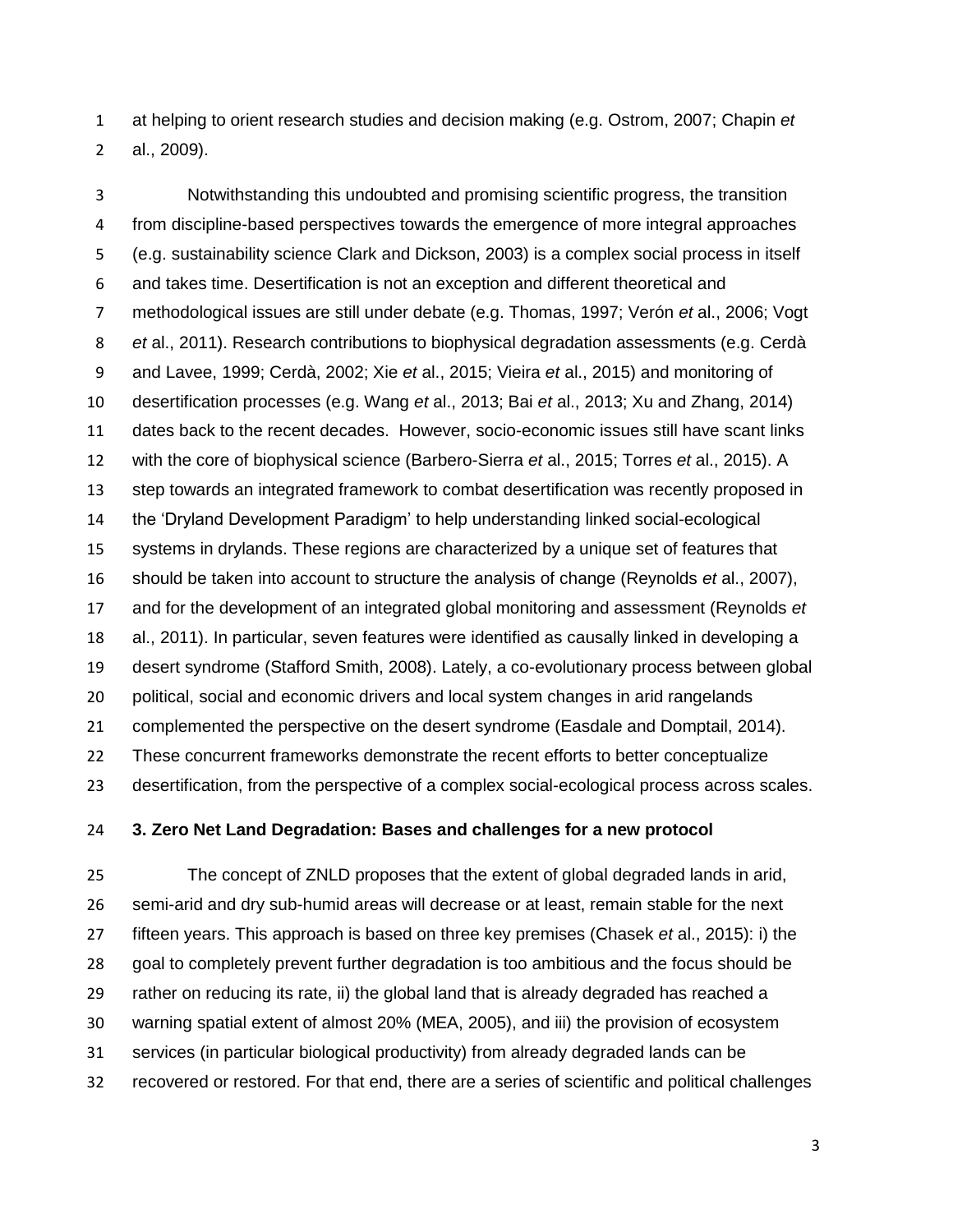and opportunities for the implementation of a ZNLD protocol in drylands worldwide

(Gnacadja, 2015).

 The main identified scientific challenges relate to monitoring and management practices (Stavi and Lal, 2015). One of the highest priorities is producing a global assessment of land and soil degradation, which involves measurements, monitoring indicators and data, and verification of land status and effectiveness of restoration measures at different spatial and temporal scales (Grainger, 2015; Stavi and Lal, 2015). On the other hand, the main identified implementation challenges relates to political consensus and support, awareness and empowerment of local communities, prescribing relevant management practices and financial resources and supporting mechanisms (Chasek *et* al., 2015; Stavi and Lal, 2015). Finally, some critiques and pitfalls from existing environmental trading mechanisms are highlighted in order to develop recommendations for future ZNLD policies (Tal, 2015). Some of the main issues include the unreliability of trades aimed at restoring ecosystems, the need for clear and quantifiable units of measure, accurate definitions of spatial and temporal equivalences given land heterogeneity, and the need to consider delayed benefits and difficulties to ensure the future benefits of present land restoration efforts (Tal, 2015).

## **4. Sustainable livelihoods approach**

 The sustainable livelihoods approach is a multidisciplinary framework that organizes in a hierarchical manner the information related to how different people in different places live. The approach is people-centered and emphasizes multiple resources, actors, strategies and outcomes (Scoones, 2009), with strong opportunities for scientific interdisciplinary integration.

 The sustainable livelihoods framework links inputs as measured by the access to a range of livelihood resources and outputs such as livelihood strategies (Scoones, 2009). Given a particular context (i.e. political, historical, agro-ecological and socio-economic), 27 the focus is to understand what combination of livelihood resources, which are designated as a metaphor with the terms 'capitals' or 'assets', result in the ability to deliver a combination of livelihood strategies such as agricultural intensification (Adams and Mortimore, 1997), livelihood diversification (Ellis and Allison, 2004; Easdale and Rosso, 2010; Tesfaye *et* al., 2011), or even not agricultural activities as tourism (Iorio and Corsale, 2010). Hence, the strongest focus have been oriented towards the so called asset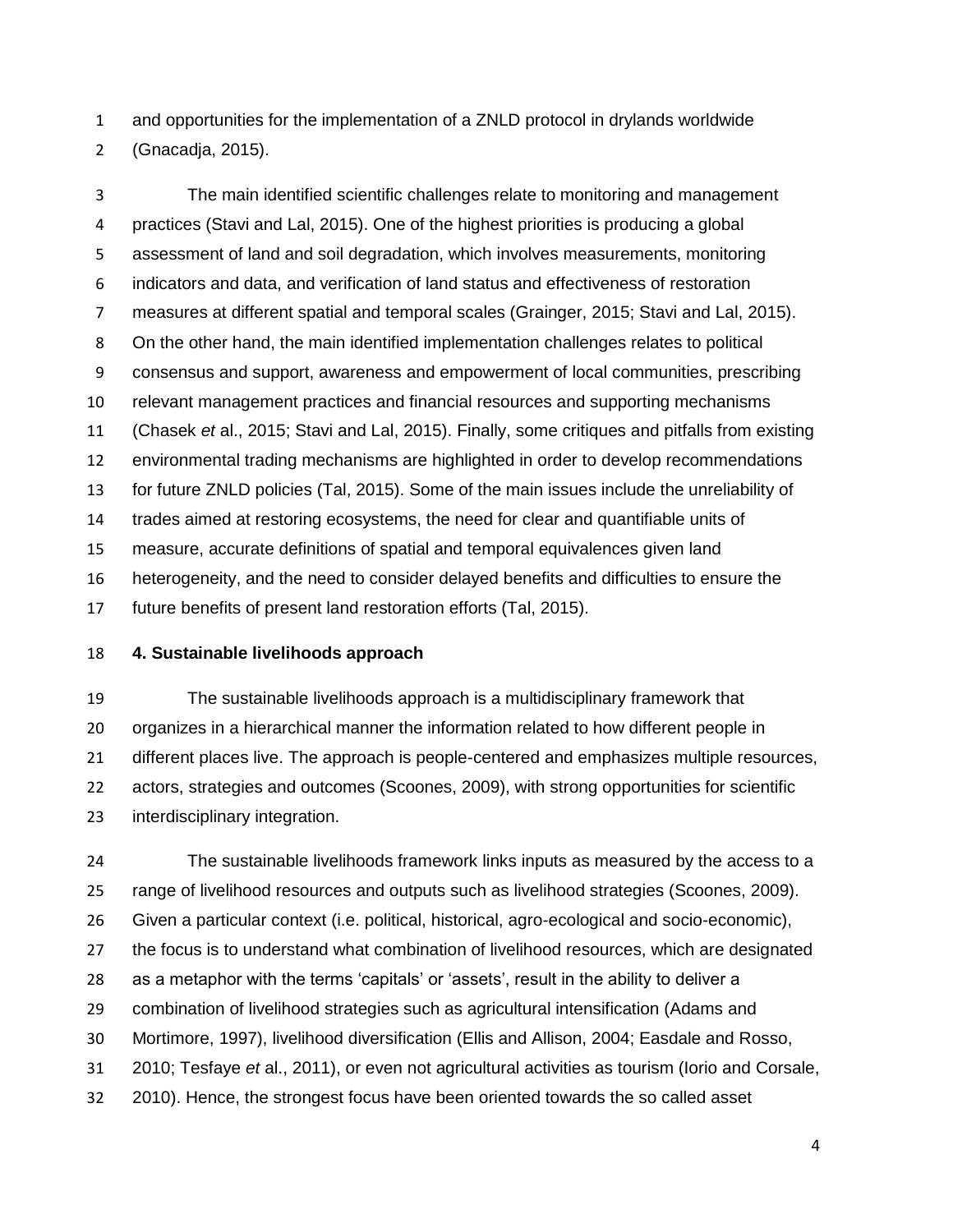pentagon (i.e. where each vertex depicts a livelihood resource), with relevant discussions about how assets can be combined, substituted and switched to develop different portfolios for different farmers, in different places and under different environmental or social changes (Scoones, 2009).

 The five most frequent types of capitals that comprise the vertices of that pentagon are the natural, human, social, manufactured and financial capitals (Ekins *et* al., 2003; Davies *et* al., 2008). Natural capital is a metaphor to indicate the importance of elements of nature to human wellbeing (Daly, 1994). It includes environmental functions and services, which have been classified into four categories (de Groot *et* al., 2002): regulation, production, habitat and information functions. Human capital comprises all individuals' capabilities important for the pursuit of any livelihood strategy (i.e. knowledge, skills, labor capacities), while social capital relates to the networks and organizations that coordinate individual contributions and actions. Manufactured capital comprises material or physical goods typically involved in a production process (i.e. machineries, tools, reproductive animals), while financial capital are monetary assets (or equivalent), which contribute both to the production process and household economy (more information in Scoones, 1998; Ekins *et* al., 2003).

### **5. A step towards a multidimensional protocol to combat desertification**

 The aim of reducing the rate of land degradation and increasing the rate of restoration of already degraded land should not be promoted with a side-effect such as increasing degradation of other human and social livelihoods. There is an assumption that 22 the reduction of the rate of land degradation and restoration of already degraded lands are the main options at hand to enhance the wellbeing of local poor people, as well as the global community in the long term. However, there is an essential human dimension to the sustainability of trades in native products from drylands that needs to be adequately tackled (Walsh and Douglas, 2011). Concurring with this statement, the question then is: which are the most effective policy interventions and where should they focus? In this direction, I propose that ecosystem conservation and restoration debates in ZNLD policies should be integrated into the concept of food sovereignty, where nature matters in terms of autonomous food and local farming systems (Altieri and Toledo, 2011; Wittman and Desmarais, 2011), by strengthening the linkage between local communities and nature (e.g. Beyene, 2015; Assefa and Hans-Rudolf, 2015).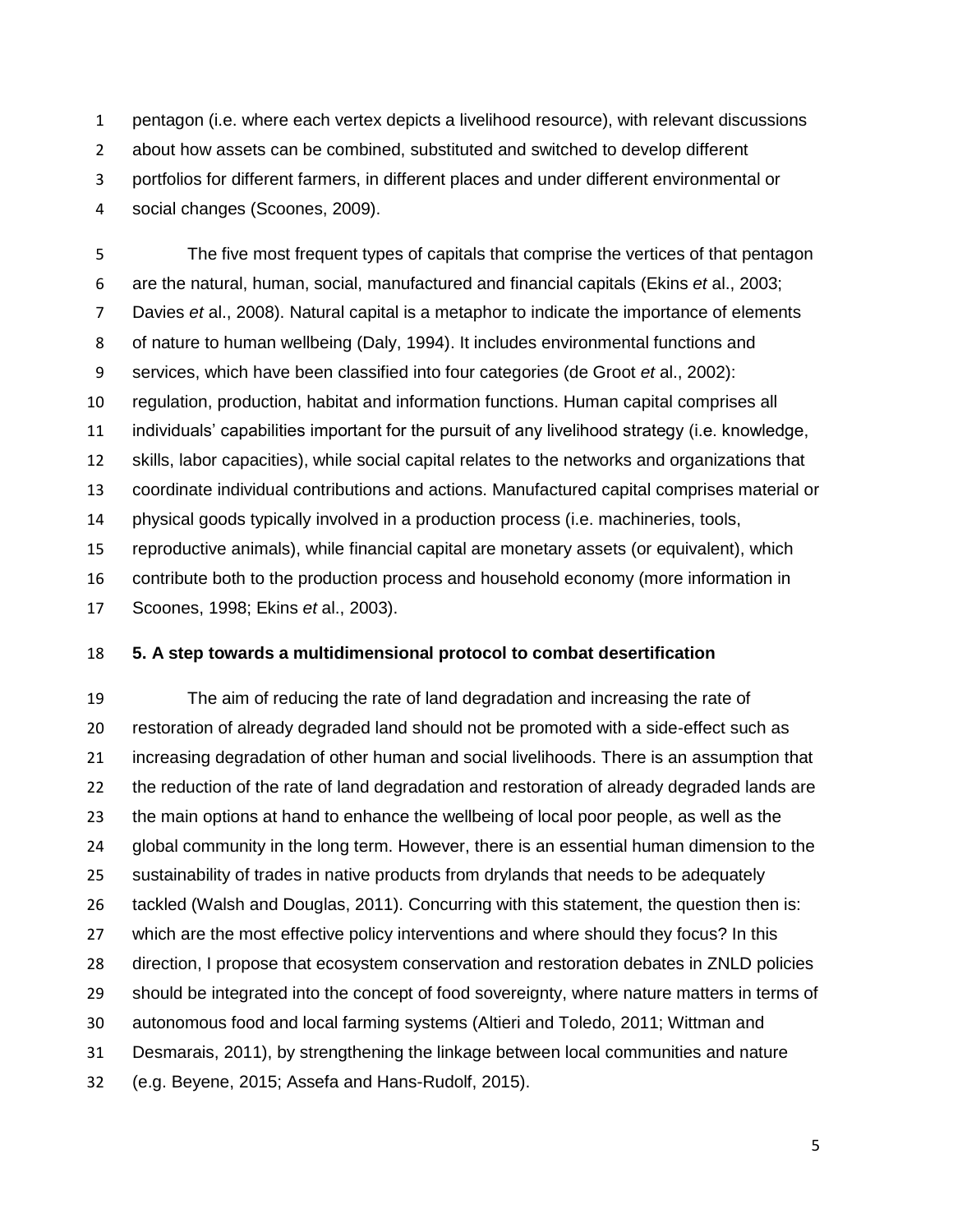Sustainable rangeland management cannot be achieved if sustainable livelihoods of rangeland users are neglected (Gharibvand *et* al., 2015). Interventions should be oriented towards the enhancement of social-ecological resilience and adaptive capacity of local communities in drylands (e.g. Davies *et* al., 2008; Tittonell, 2014), by supporting the diversity of rural livelihoods, which may be much more efficient than a narrow focus only on sustainable land practices and soil management. For instance, this wider perspective should avoid the erosion of traditional knowledge and weakening of local institutions (Linstädter *et* al., 2013; Schmidt and Pearson, 2016) in order to prevent crossing over human critical thresholds that may drive future land degradation processes (Easdale and López, 2014). Local ecological knowledge, the social values and productive logics involving mobile pastoralism with informal rules for management, local breeding or common property are at the core of sustainable land management in many drylands (e.g. Fernández-Giménez, 2000; Rohde *et* al., 2006). However, they were frequently seen as unsustainable from the perspective of a western mindset (e.g. Hardin, 1968) that proposes radical shifts in land policies, technologies and innovations (Schmidt and Pearson, 2016), which are said to be more sustainable since they are based on science (Easdale and Domptail, 2014). Then, the statement that land-degraded management practices need to be replaced with ones that conserve soils hides the assumptions that support this argument, which regards to the kind of knowledge that defines indicators, data and sustainable practices.

 A livelihood is said to be sustainable *'when it can cope with and recover from stresses and shocks and maintain or enhance its capabilities and assets both now and in the future, while not undermining the natural resource base'* (Chambers and Conway, 1992). This means that desertification combat should not only be directed to sustainable management practices aimed at restoring degraded lands such as inorganic and organic- soil amendments, or reducing the rates of current soil erosion (e.g. by using straw mulching and crop residues), and rangeland degradation (e.g. by controlling livestock pressure to prevent overstocking). The dominant approaches of many suggested practices are still purely biophysical (e.g. García-Orenes *et* al., 2012; Weyers and Spokas, 2014; Sadeghi *et* al., 2015; Cerdà *et* al., 2015). However, the livelihood approach provides the perspective that natural resource degradation should be tackled in a wider manner than only a cause-and-effect logic due to a liner ecological process (Gharibvand *et* al., 2015). Other socio-economic direct and ultimate drivers should also be included in order to orient interventions adequately (Easdale and Domptail, 2014).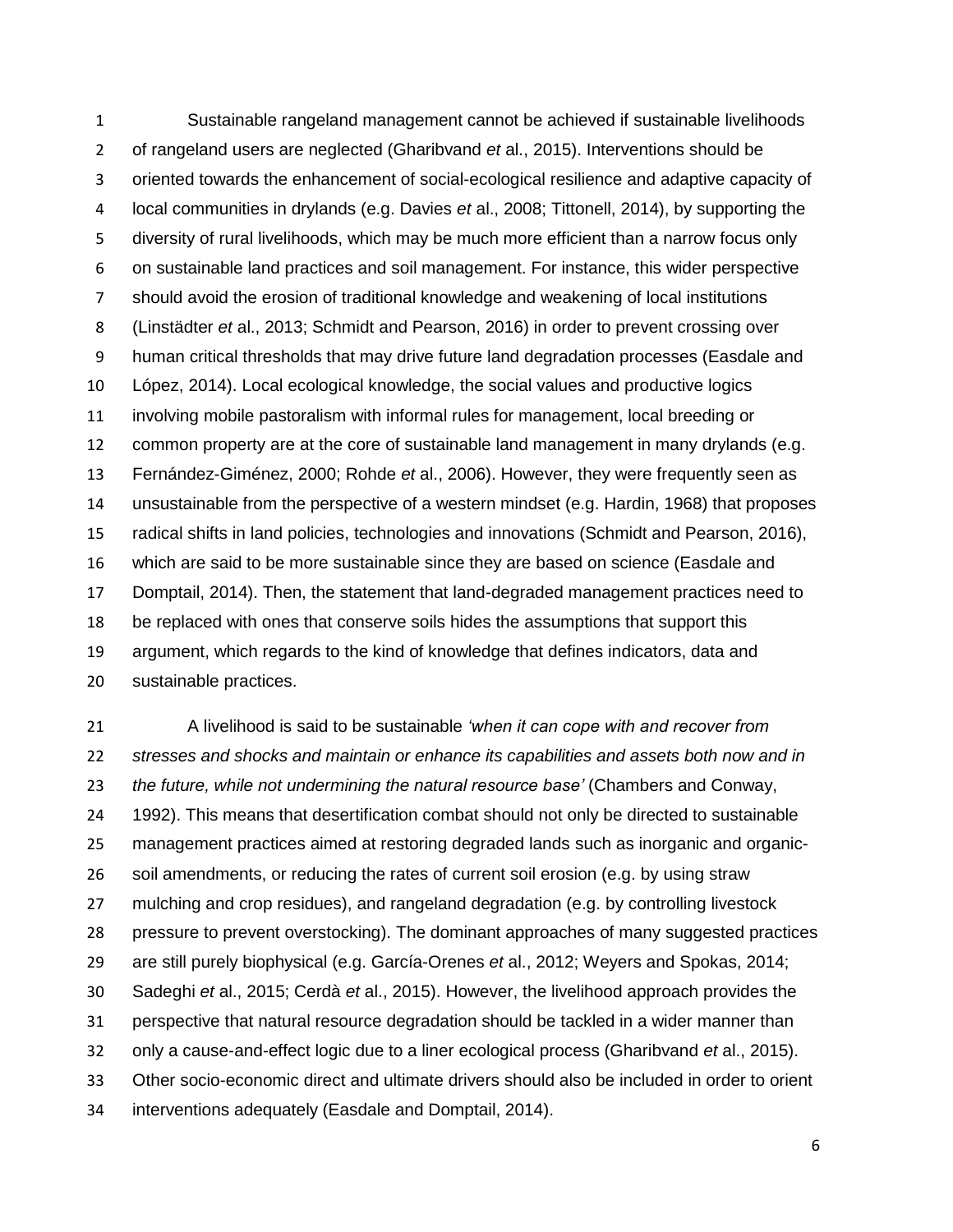Policies aimed at supporting the diversity of livelihood resources can serve as a portfolio to cope with or to offset further land degradation and even to restore degraded land. For instance, different livelihood strategies such as income diversification and social networks involving partnership to obtain better prices from associated sales, served as decoupling mechanisms between smallholder' household income and the impact of drought on their livestock systems (Easdale and Rosso, 2010). Additional off-farm income can favor conservative management, release pressure on natural resources and promote reinvestment or complement livestock expenditures while natural resources recover (Kilic *et* al., 2009). Studies on the influence of the diversity of rural livelihoods on soil fertility status and its spatial variation shed light in the promotion of differentiated technological innovations to address the problem of poor productivity of smallholder farms (Tittonell *et* al., 2010). The identification of socio-economic variables associated with environmental conditions can lead to a long-term reduction in land sensitivity to degradation (Salvati and Carlucci, 2014). Then, tackling different household livelihood strategies is thus not only necessary to target agricultural innovations, but also to understand how the specific objectives, logics and endowments of different household types affect resource allocation and management practices (Tittonell *et* al., 2010).

#### **6. Conclusions**

 The concept of zero net land degradation proposes the basis for a future protocol to reduce global dryland degradation. However, there is an essential human dimension to the sustainability of drylands that should be adequately tackled. In order to provide a wider perspective of the zero net degradation in drylands, I suggest considering the different livelihoods of rural households as a framework that encompasses the multidimensional perspective of desertification as a complex social-ecological problem. Zero net livelihood degradation as a new UNCCD protocol to combat desertification should foster sustainable livelihood outcomes rather than only sustainable land practices or soil management.

- **7. Acknowledgments**
- 

I acknowledge the financial support provided by INTA (PATNOR-1281103).

## **8. References**

 Adams, WM, Mortimore, MJ. 1997. Agricultural intensification and flexibility in the Nigerian Sahel. *Geographical Journal* 163(2): 150-160.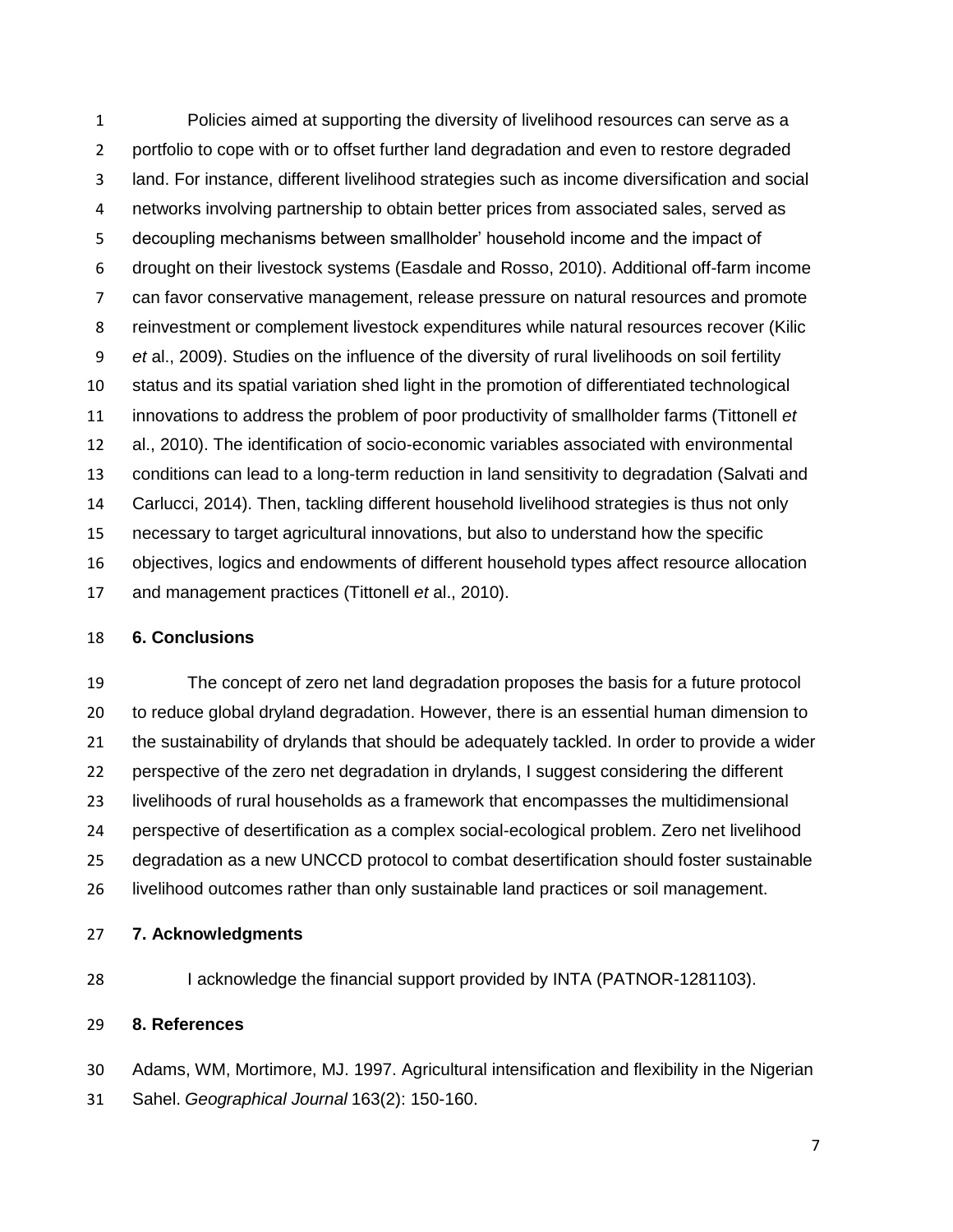- Altieri, M.A., Toledo, V.M. 2011. The agroecological revolution in Latin America: rescuing
- nature, ensuring food sovereignty and empowering peasants. *The Journal of Peasant*
- *Studies* 38(3): 587-612.
- Assefa, E., Hans-Rudolf, B. 2015. Farmers' Perception of Land Degradation and
- Traditional Knowledge in Southern Ethiopia-Resilience and Stability. *Land Degradation*
- *and Development*. DOI: 10.1002/ldr.2364

- Bai, X.-Y., Wang, S.-J., Xiong, K.-N. 2013. Assessing spatial-temporal evolution processes
- of karst rocky desertification land: Indications for restoration strategies. *Land Degradation*
- *and Development* 24(1): 47-56. DOI: 10.1002/Idr.1102.
- Barbero-Sierra C, Marques MJ, Ruiz-Pérez M, Escadafal R., Exbrayat W. 2015. How is
- desertification research addressed in Spain? Land versus soil approaches. *Land*
- *Degradation & Development* **26**(5): 423-432.
- Beyene, F. 2015. Incentives and Challenges in Community-Based Rangeland
- Management: Evidence from Eastern Ethiopia. *Land Degradation & Development* **26**(5):
- 502-509. DOI: 10.1002/ldr.2340.
- Cerdà, A., Lavee, H. 1999.The effect of grazing on soil and water losses under arid and
- mediterranean climates. Implications for desertification. *Pirineos* (153-154): 159-174.
- Cerdà, A. 2002. The effect of season and parent material on water erosion on highly
- eroded soils in eastern Spain. *Journal of Arid Environments* 52: 319-337.
- Cerdà, A., González-Pelayo, O., Giménez-Morera, A., Jordán, A., Pereira, P., Novara, A.,
- Brevik, E.C., Prosdocimi, M., Mahmoodabadi, M., Keesstra, S., García-Orenes, F.,
- Ritsema, C., 2015. The use of barley straw residues to avoid high erosion and runoff rates
- on persimmon plantations in Eastern Spain under low frequency high magnitude
- simulated rainfall events. Soil Research. (In press)
- Chambers R, Conway G. 1992. *Sustainable rural livelihoods: practical concepts for the*
- *21st century*. Institute of Development Studies, UK.
- Chapin III FS, Kofinas GP, Folke C. 2009. *Principles of ecosystem stewardship: resilience-*
- *based natural resource management in a changing world*. Springer, New York.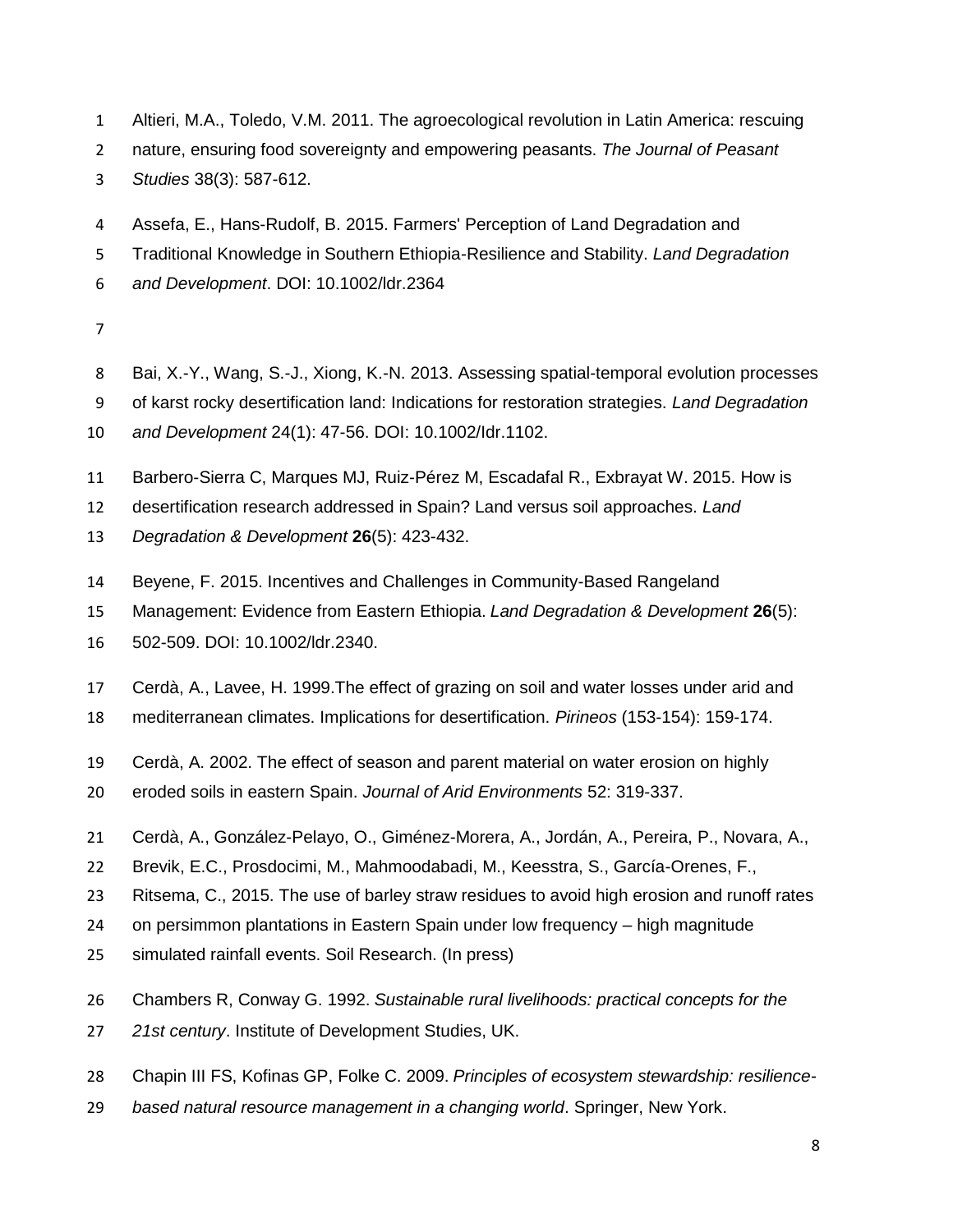- Chasek P, Safriel U, Shikongo S, Fuhrman V.F. 2015. Operationalizing Zero Net Land
- Degradation: The next stage in international efforts to combat desertification? *Journal of*
- *Arid Environments* 112: 5-13.
- Clark WC, Dickson NM. 2003. Sustainability science: the emerging research
- program. *Proceedings of the National Academy of Sciences* **100**(14): 8059-8061.
- Daly H. 1994. Operationalizing sustainable development by investing in natural capital. In
- *Investing in Natural Capital: The ecological economics approach to sustainability*. Edited
- by Jansson AM, Hammer M, Folke C., Costanza R. Island Press; pp. 22-37.
- Davies J, White J, Wright A, Maru Y, LaFlamme M. 2008. Applying the sustainable
- livelihoods approach in Australian desert Aboriginal development. *The Rangeland Journal*
- **30**(1): 55-65.
- De Groot RS, Wilson MA, Boumans RM. 2002. A typology for the classification, description
- and valuation of ecosystem functions, goods and services. *Ecological Economics* **41**(3):
- 393-408.
- Easdale MH, Rosso H. 2010. Dealing with drought: social implications of different
- smallholder survival strategies in semi-arid rangelands of Northern Patagonia,
- Argentina. *The Rangeland Journal* **32**(2): 247-255.
- Easdale MH, Domptail SE. 2014. Fate can be changed! Arid rangelands in a globalizing
- world–A complementary co-evolutionary perspective on the current 'desert
- syndrome'. *Journal of Arid Environments* **100-101**: 52-62.
- Easdale MH, López DR. 2014. *Sustainable livelihood approach from the lens of the state-*
- *and-transition model: an integrated model for social-ecological research and*
- *management.* Resilience Congress, Resilience and Development: Mobilizing for
- Transformation. Montpellier, France.
- Ekins P, Simon S, Deutsch L, Folke C, De Groot R. 2003. A framework for the practical
- application of the concepts of critical natural capital and strong sustainability. *Ecological*
- *Economics* **44**(2): 165-185.
- Ellis F, Allison E. 2004. *Livelihood diversification and natural resource access*. Overseas
- Development Group, University of East Anglia.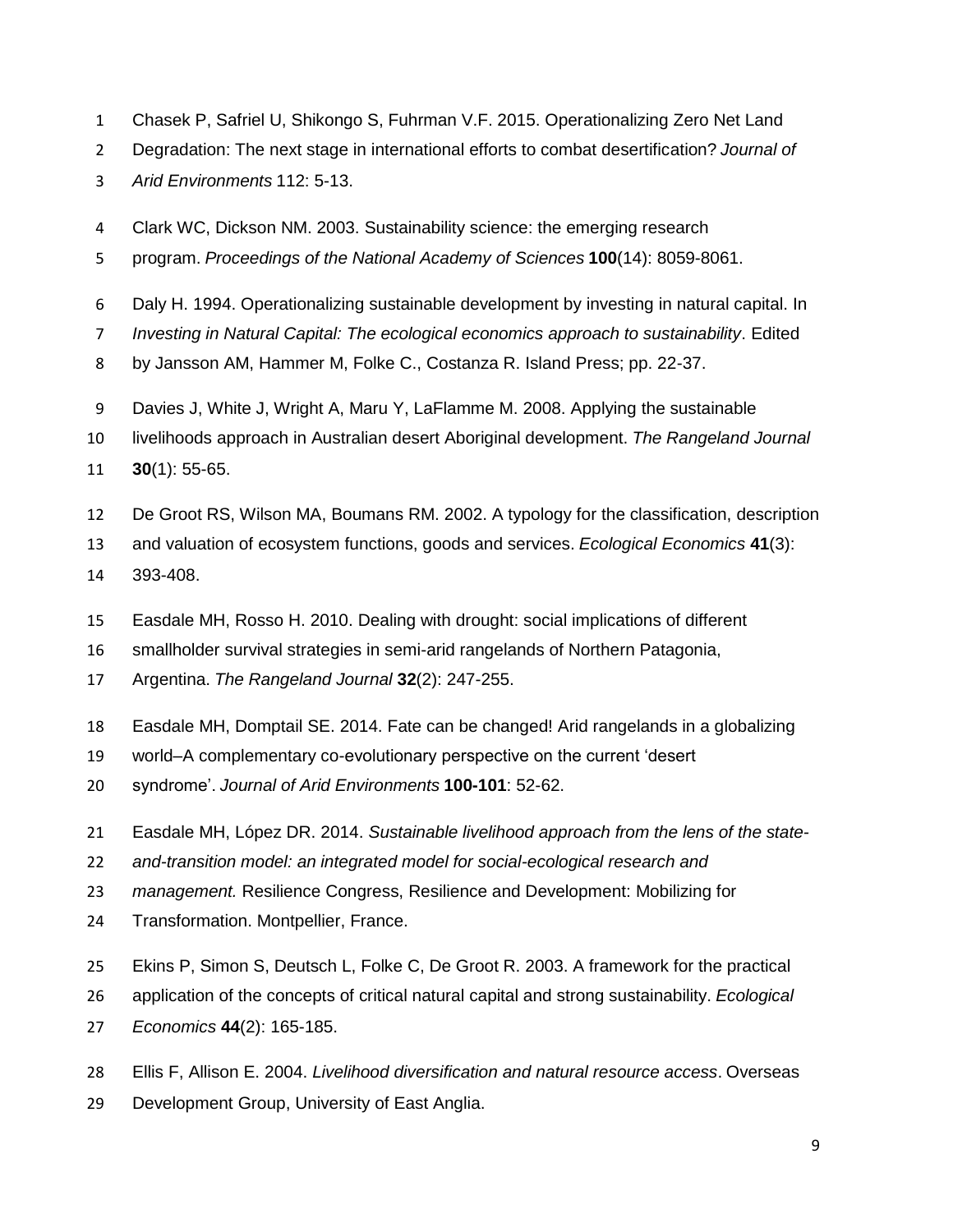- Fernández-Giménez ME. 2000. The role of Mongolian nomadic pastoralists' ecological
- knowledge in rangeland management. *Ecological Applications* **10**(5): 1318-1326.
- García-Orenes, F., Roldán, A., Mataix-Solera, J., Cerdà, A., Campoy, M., Arcenegui, V.,
- Caravaca, F. 2012. Soil structural stability and erosion rates influenced by agricultural
- management practices in a semi-arid Mediterranean agro-ecosystem. *Soil Use and*
- *Management* **28**(4): 571-579. DOI: 10.1111/j.1475-2743.2012.00451.x.
- Gharibvand HK, Azadi H, Witlox F. 2015. Exploring appropriate livelihood alternatives for
- sustainable rangeland management. *The Rangeland Journal* **37**(4): 345-356.
- Gnacadja L. 2015. New challenges in science and policies to combat desertification.
- *Journal of Arid Environments* 112: 1-4.
- Grainger A. 2015. Is Land Degradation Neutrality feasible in dry areas? *Journal of Arid*
- *Environments* **112**: 14-24.
- Hardin G: The tragedy of the commons. *Science 1968*, 162(3859):1243-1248.
- Iorio M, Corsale A. 2010. Rural tourism and livelihood strategies in Romania. *Journal of*
- *Rural Studies* **26**(2):152-162.
- Kilic T, Carletto C, Miluka J, Savastano S. 2009. Rural nonfarm income and its impact on
- agriculture: evidence from Albania. *Agricultural Economics* **40**(2): 139-160.
- Linstädter A, Kemmerling B, Baumann G, Kirscht H. 2013. The importance of being
- reliable–local ecological knowledge and management of forage plants in a dryland pastoral
- system (Morocco). *Journal of Arid Environments* **95**: 30-40.
- Millennium Ecosystem Assessment (MEA). 2005. *Ecosystems and human well-being:*
- *Desertification synthesis*. World Resources Institute, Washington, D.C.
- Ostrom E. 2007. A diagnostic approach for going beyond panaceas. *Proceedings of the*
- *National Academy of Sciences* **104**(39): 15181-15187.
- Reynolds JF, Stafford Smith DM. 2002. *Global desertification: Do humans cause deserts?*
- Dahlem University Press, Berlin.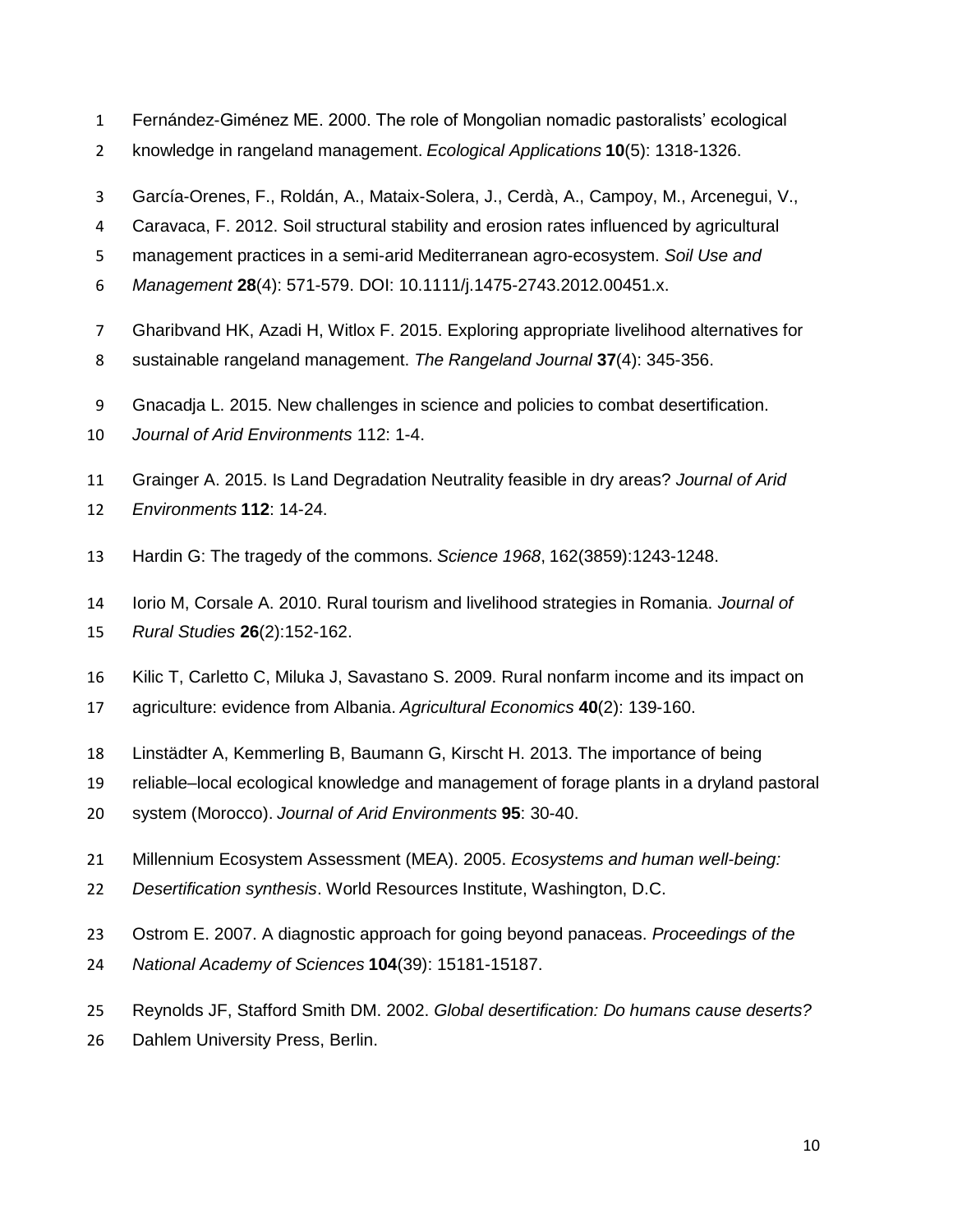- Reynolds JF, Stafford Smith DM, Lambín EF, Turner II BL, Mortimore M, Batterbury SPJ,
- Downing TE, Dowlatabadi H, Fernández R, Herrick JE, Huber-Sannwald E, Jiang H,
- Leemans R, Lynam T, Maestre FT, Ayrza M, Walker B. 2007. Global desertification:
- building a science for dryland development. *Science* **316**: 847-851.
- Reynolds JF, Grainger A, Stafford Smith DM, Bastin G, Garcia-Barrios L, Fernández RJ,
- Janssen MA, Jürgens N, Scholes RJ, Veldkamp A, Verstraete MM, Von Maltitz G, Zdruli P.
- 2011. Scientific concepts for an integrated analysis of desertification. *Land Degradation &*
- *Development* **22**(2): 166-183. DOI: 10.1002/ldr.1104
- Rohde RF, Moleele NM, Mphale M, Allsopp N, Chanda R, Hoffman MT, Magole L, Young
- E. 2006. Dynamics of grazing policy and practice: environmental and social impacts in
- three communal areas of southern Africa. *Environmental Science & Policy* **9**(3): 302-316.
- Sadeghi, S.H.R., Gholami, L., Homaee, M., Khaledi Darvishan, A. 2015. Reducing
- sediment concentration and soil loss using organic and inorganic amendments at plot
- scale. *Solid Earth* 6(2): 445-455. DOI: 10.5194/se-6-445-2015
- Salvati L, Tombolini I, Perini L, Ferrara A. 2013. Landscape changes and environmental
- quality: the evolution of land vulnerability and potential resilience to degradation in
- Italy. *Regional Environmental Change* **13**(6): 1223-1233.
- Salvati L, Carlucci M. 2014. Zero Net Land Degradation in Italy: The role of socioeconomic
- and agro-forest factors. *Journal of Environmental Management* 145: 299-306.
- Schmidt M, Pearson O. 2016. Pastoral livelihoods under pressure: Ecological, political and
- socioeconomic transitions in Afar (Ethiopia). *Journal of Arid Environments* **124**: 22-30.
- Scoones I. 1998. Sustainable rural livelihoods: a framework for analysis. IDS Working Paper 72, Brighton, UK.
- Scoones I. 2009. Livelihoods perspectives and rural development. *The Journal of Peasant Studies* **36**(1): 171-196.
- Stafford Smith DM. 2008. The 'desert syndrome' causally-linked factors that characterise
- outback Australia. *The Rangeland Journal* **30**: 3-14.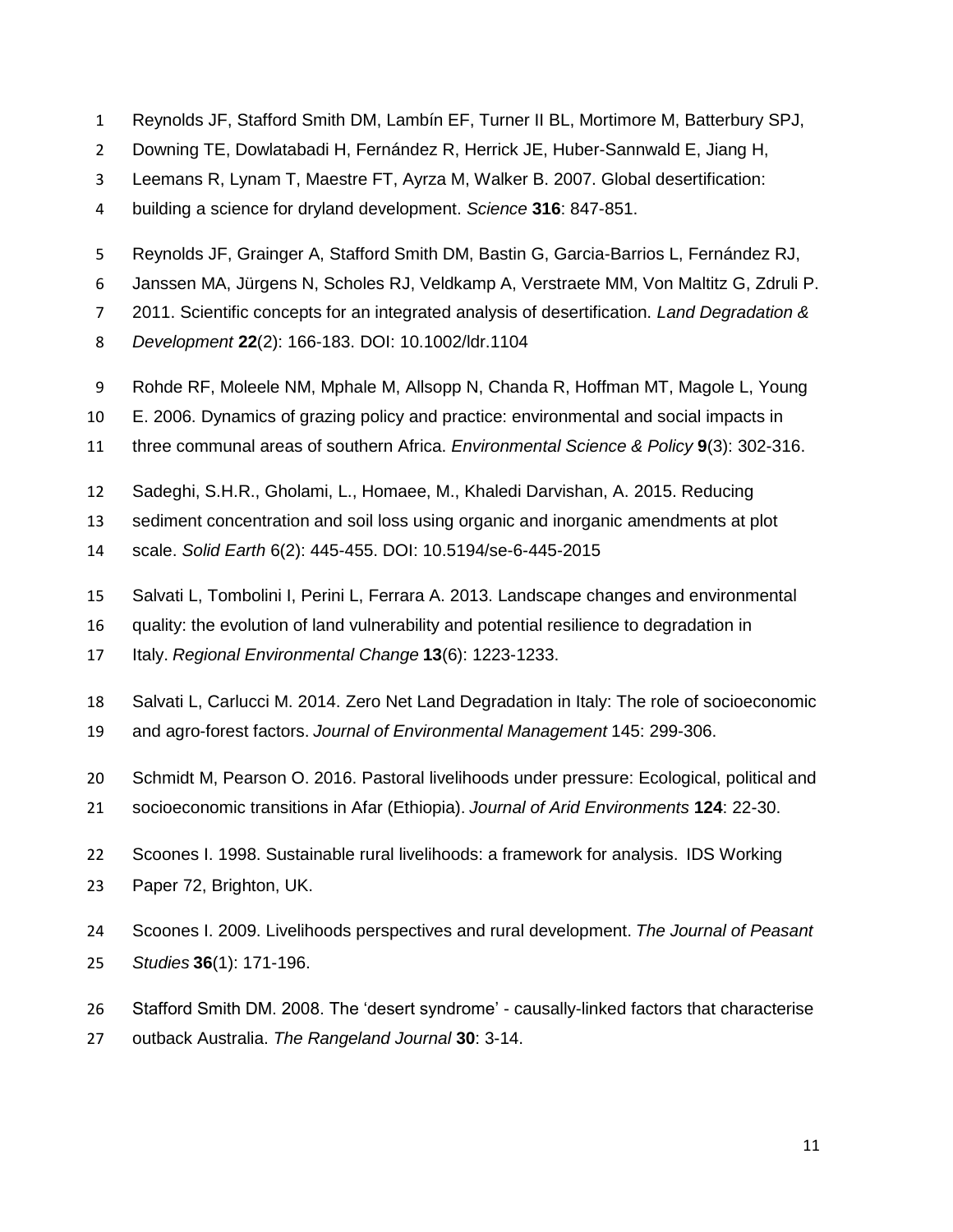- Stavi I, Lal R. 2015. Achieving zero net land degradation: challenges and
- opportunities. *Journal of Arid Environments* **112**: 44-51.
- Stringer L. 2008. Can the UN Convention to Combat Desertification guide sustainable use
- of the world's soils? *Frontiers in Ecology and the Environment* **6**(3): 138-144.
- Tal, A. 2015. The implications of environmental trading mechanisms on a future Zero Net
- Land Degradation protocol. *Journal of Arid Environments* **112**: 25-32.
- Tesfaye Y, Roos A, Campbell BM, Bohlin F. 2011. Livelihood strategies and the role of
- forest income in participatory-managed forests of Dodola area in the bale highlands,
- southern Ethiopia. *Forest Policy and Economics* **13**(4): 258-265.
- Tittonell P. 2014. Livelihood strategies, resilience and transformability in African
- agroecosystems. *Agricultural Systems* **126**: 3-14.
- Tittonell P, Muriuki A, Shepherd KD, Mugendi D, Kaizzi KC, Okeyo J, Verchot L, Coe R,
- Vanlauwe B. 2010. The diversity of rural livelihoods and their influence on soil fertility in
- agricultural systems of East Africa–A typology of smallholder farms. *Agricultural*
- *systems* **103**(2): 83-97.
- Thomas DSG. 1997. Science and the desertification debate. *Journal of Arid Environments* **37**(4): 599-608.
- Torres L, Abraham EM, Rubio C, Barbero-Sierra C, Ruiz-Pérez M. 2015. Desertification
- research in Argentina. *Land Degradation & Development* **26**(5): 433-440.
- United Nations Convention to Combat Desertification (UNCCD). 2012. *Zero Net Land*
- *Degradation. A sustainable development goal for Rio+20.* UNCCD Secretariat Policy Brief.
- 22 UN Convention to Combat Desertification, Bonn.
- Verón SR, Paruelo JM, Oesterheld M. 2006. Assessing desertification. *Journal of Arid Environments* **66**(4): 751-763.
- Vieira, R.M.S.P., Tomasella, J., Alvalá, R.C.S., Sestini, M.F., Affonso, A.G., Rodriguez,
- D.A., Barbosa, A.A., Cunha, A.P.M.A., Valles, G.F., Crepani, E., De Oliveira, S.B.P., De
- Souza, M.S.B., Calil, P.M., De Carvalho, M.A., Valeriano, D.M., Campello, F.C.B., Santa-
- na, M.O. 2015. Identifying areas susceptible to desertification in the Brazilian northeast
- *Solid Earth* 6(1): 347-360. DOI: 10.5194/se-6-347-2015